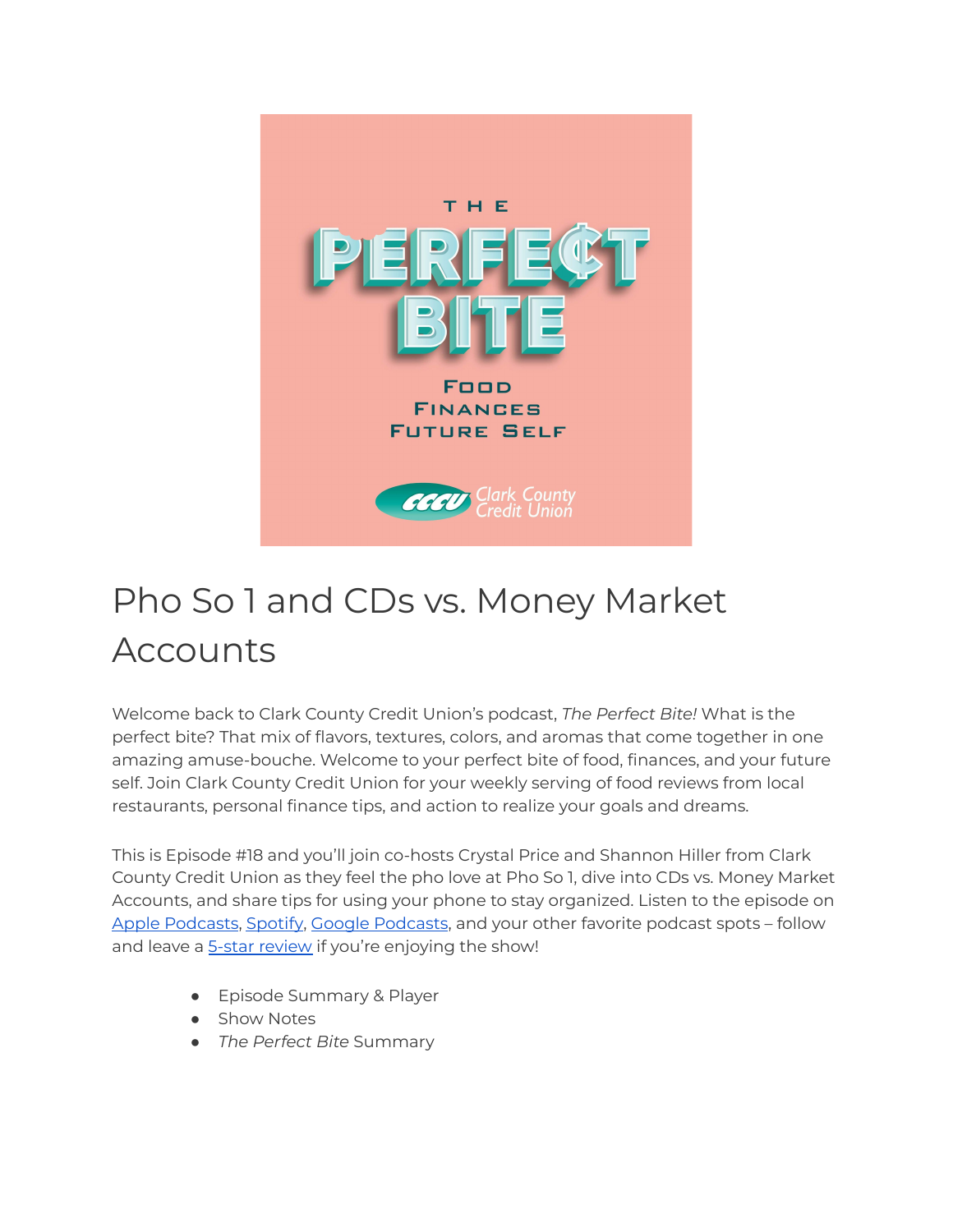## *The Perfect Bite* **Episode #18: Pho So 1 and CDs vs. Money Market Accounts**

In this eighteenth bite, join co-hosts Crystal Price and Shannon Hiller from Clark County Credit Union as they feel the pho love at Pho So 1, dive into CDs vs. Money Market Accounts, and share tips for using your phone to stay organized. Hear the tastiest Vietnamese meals to try, how to know what savings or investment accounts are best for you, and the most helpful apps on your phone to help you stay efficient. This episode covers everything from Vietnamese food to the Notes app. Here's a small sample of what you will hear in this episode:

- How was Pho So 1?
- What did Crystal eat?
- Are CDs or Money Market Accounts better for you?
- What is Bonus Checking?
- How do you use your phone to increase productivity?
- What is the Pomodoro Technique?
- Does Crystal use her phone to focus?
- Who is Hans Zimmer?

Learn more at [CCCULV.org.](https://www.ccculv.org/)

Check out the episode and show notes below for much more detail.

## **Show Notes**

- **Pho So 1 and CDs vs. Money Market Accounts**
	- [0:10] Welcome to *[The Perfect Bite](https://www.ccculv.org/)*
	- [0:22] Learn more at [CCCULV.org](https://www.ccculv.org/)
	- [0:35] [Crystal Price](https://www.ccculv.org/Our-Mission.aspx), [Shannon Hiller](https://www.ccculv.org/Our-Mission.aspx)
	- **○ Food: Pho So 1**
	- [1:13] [Pho So 1](https://www.yelp.com/biz/pho-so-1-las-vegas-3)
	- [1:58] Did Crystal like the restaurant?
	- [5:03] What did she eat?
	- [5:43] Email us at [ThePerfectBite@CCCULV.com](mailto:ThePerfectBite@CCCULV.org)